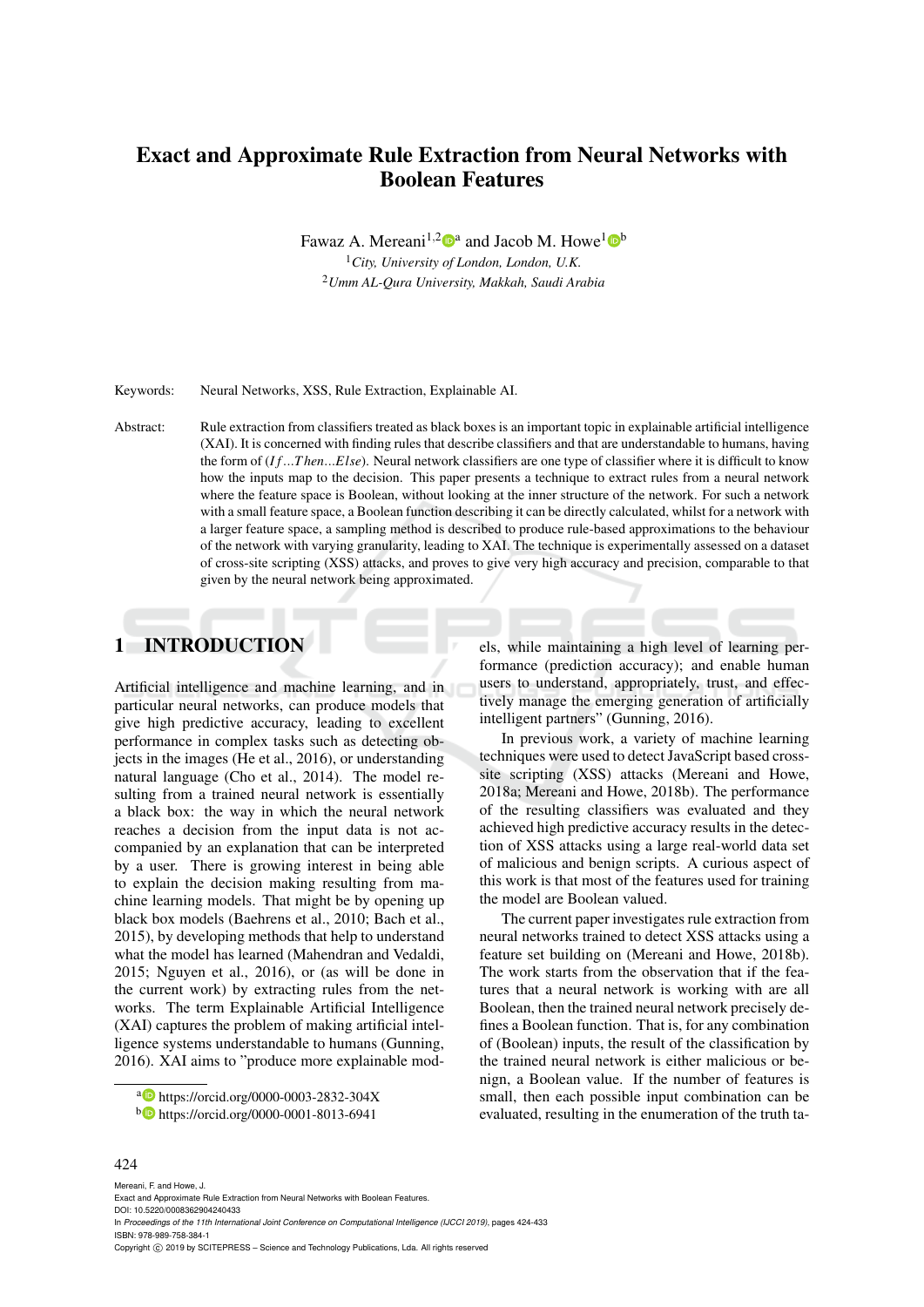ble for the Boolean function that the neural network represents. As the number of features increases, the size of the truth table quickly becomes infeasible to produce and reduce (in (Mereani and Howe, 2018b), 62 features were used). Hence for neural networks defined over larger features spaces approximations of the encoded neural network are considered and a sampling based approach is taken. This approach to rule extraction treats the neural network as a black box, and the extracted Boolean function results in a decision making method that is more explainable to humans (Gunning, 2016). The approach extends to any other problem with a Boolean feature set. The contributions of this paper as follows:

- Re-engineering of the features required to use machine learning techniques to detect JavaScript based XSS attacks, by reducing and ranking the features in (Mereani and Howe, 2018b)
- The observation that this feature set is entirely Boolean, hence a trained classified defines a Boolean function
- A technique to approximate this Boolean function when the feature set is large is provided
- An empirical evaluation of rule extraction from, and approximation of, neural networks for XSS detection is given.

The rest of this paper is organised as follows: Section 2 gives background and related work on methods for extracting rules and the detection of XSS attacks in scripts. Section 3 describes the dataset used, including how features are selected and ranked, how neural networks are trained and evaluated using this data set, and the method used for constructing and approximating Boolean functions. Section 4 presents results related to the application of the rule extraction, and Section 5 discusses the results. Further discussion and concluding remarks are given in Section 6.

# 2 BACKGROUND AND RELATED **WORK**

### 2.1 Rule Extraction

Many applications need to build an accurate and easy to understand classifier by using traditional techniques. These requirements (accuracy, ease) always work in a paradoxical manner, as (Breiman et al., 2001) has stated, "Unfortunately, in prediction, accuracy and simplicity (interpretability) are in conflict." Therefore, the extraction of rules is a middle

method between the two requirements by implementing a simple set of rules based on (*I f*...*T hen*...*Else*) to simulate the work of the predictions of the model. Extraction of rules aims to find rules that can be understood in terms of how the classification models work. Furthermore, rule extraction techniques propose to explain the predictive rules that are made inside the black box without modification (Craven and Shavlik, 1996; Martens et al., 2009; Baesens et al., 2011). Extracted rules are important in the field of data mining, where they have been described as an important process to identify useful patterns that can be understood (Fayyad et al., 1996).

Algorithms for extracting rules from neural networks are divided into three main types. The first type is called the black box or pedagogical, the second is decompositional, and the third is eclectic. Pedagogical is not interested in the internal structure of the network, but is interested in extracting the relationship between inputs and outputs without the need to scrutinise the behaviour of the internal network (Taha and Ghosh, 1996; Tsukimoto, 2000). An example of using a pedagogical method is found in (Saito and Nakano, 1988), where the rules were extracted from a multilayer medical diagnostic system by monitoring the effect of network outputs when changing inputs. Furthermore, the VIA method (Thrun, 1993) is another example which uses a generate and test procedure to extract the rules from neural networks trained by backpropagation. This method is characterised by performing the output of the network through the systematic variation of the pattern of input. Decompositional is the extraction of the rule directly from the layers in the network with the customisation of the linguistic meaning of the layers. The rules are extracted by analysing activation, outputs of hidden layers, and the weights that are related to them (Etchells and Lisboa, 2006). In (Setiono and Liu, 1995) a three step algorithm to understand neural networks is proposed. The first step is to decrease the weight by creating a backpropagation network to reflect the important connections on its larger weights. Second, to trim the network by deleting irrelevant connections while maintaining predictive accuracy. In the third step, the rule is extracted by estimating the values of the hidden unit activation. In (Setiono and Liu, 1997) the decompositional technique NeuroLinear is capable of extracting rules from the oblique classification of the neural networks with one hidden layer. Eclectic method is the combination of the previous two methods. An example of this method is (Keedwell et al., 2000) in which they suggest a method to discover trends in large datasets using a neural network as a black box to discover knowledge, but at the same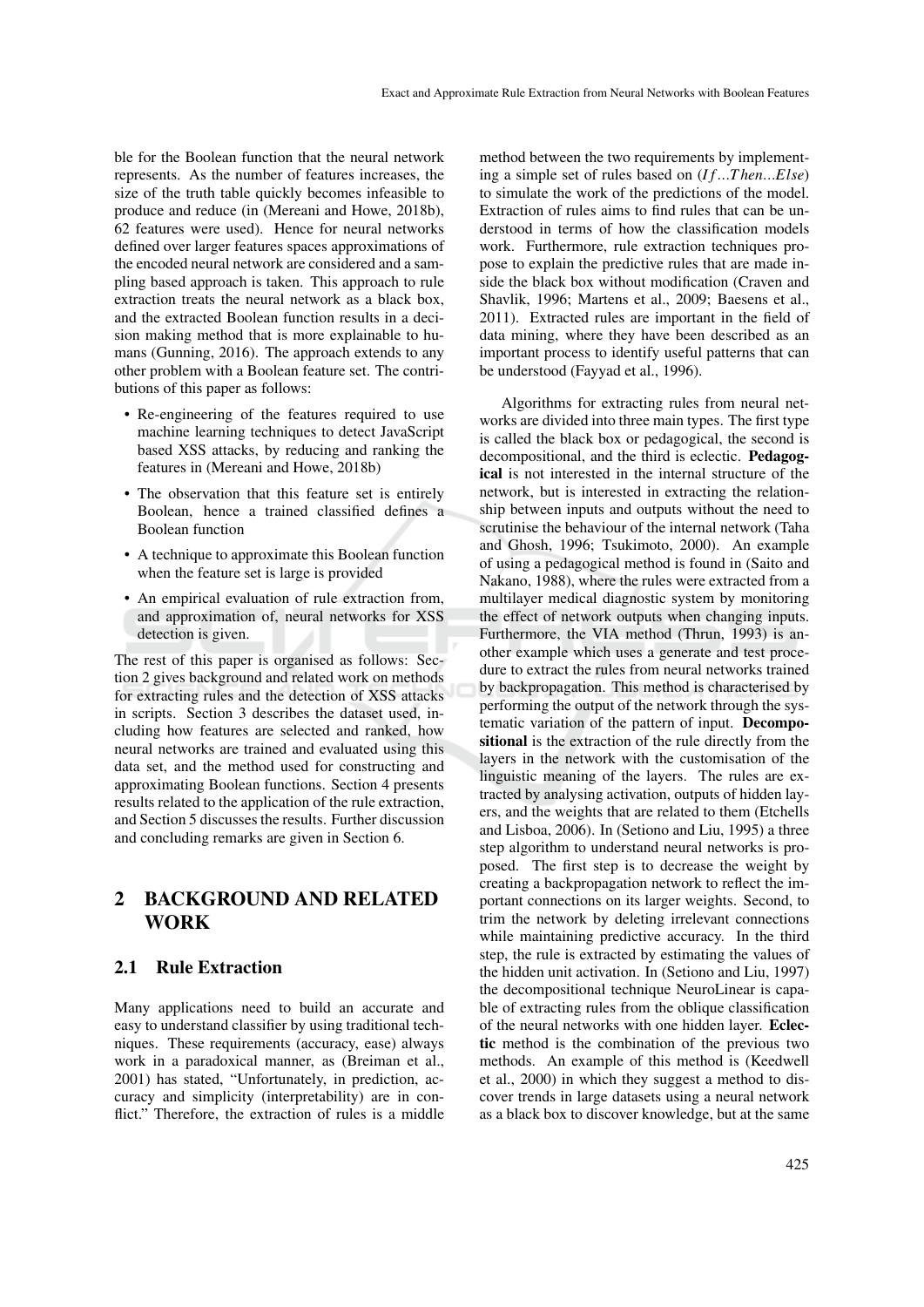time examines the weights by pruning and clustering the activation values of the hidden units. Control parameters have been used to analyse the data for controlling the probability of occurrence and the accuracy of the rules.

Extracting rules using a decompositional approach is complex and large, where the time and computation are the most important constraints of the method. The pedagogical approach is potentially faster because it does not analyse the weights or internal structure of the neural network, but the most important disadvantage is that it is less likely to find all the correct rules that describe the behaviour of the neural network. The eclectic approach is slower but more precise because it combines the two approaches (Augasta and Kathirvalavakumar, 2012).

One of the most common methods to extract rules from non-rule based classifiers is to produce decision trees, corresponding to rules of the form of *i f*...*then*. The tree is the model, the leaves are classes, and the branches represent the sequence of features that lead to that class (Ardiansyah et al., 2016). The decision tree family of classifiers can capture rules that can be represented using several forms that can be understood by humans as explained in (Bondarenko et al., 2017). If-Then / If-Then-Else rules contain an "*if*" condition, potentially over a number of logical operands such as conjunction, disjunction, and negation, followed by a "*then*" that indicates a class. An example of an "*if*...*then*...*else*" rule is: *if*( $a_{11} < x_1$ )  $a_{12}$ ) *and*  $(a_{21} < x_2 < a_{22})$  *then ClassA else ClassB.* M-of-N rules make a decision for only one class for which M rules must be covered from a full set of N rules, and these rules can be more compact than "*if...then*" rule sets. Oblique rules / multi-surface method tree have rules which separate a space by using planes, and this allows a data point to be categorised as belonging to a specific class. Equation rules are similar to oblique rules, but using non-linear equations to separate spaces. Fuzzy rules are similar to "*if*...then" rules, but dealing with fuzzy sets and an underlying many-value fuzzy logic. Here, the black box, pedagogical approach with Boolean functions acting the role of the decision tree rules is taken.

#### 2.2 Minimising Boolean Expression

It is often useful to find a compact representation for a Boolean function. A minimal representation of a Boolean expression is simpler to understand and write, as well as less prone to error in interpretation. Importantly, a minimal representation can be more effective and efficient when implemented in experiments (Rudell, 1986). Therefore, minimising a Boolean expression to find a representation equivalent to the original expression but of a minimum size, is considered here.

Minimisation can be done in several ways depending on the number of variables. There are several common methods used to minimise expressions. Karnaugh Maps (Karnaugh, 1953) are a graphical way to minimising a Boolean expression. Taking a truth table of the expression as a matrix, then eliminating all the complementary pairs, results in a minimised Boolean expression. This method is effective for small number of variables, but becomes more difficult for larger numbers of variables. Manipulating expressions using the rules and theories of Boolean algebra might also be used, but again these methods do not scale well. The Tabular (or Quine-McCluskey) Method is a more efficient method of calculating Karnaugh Maps and can be practical when minimising expressions that contain larger numbers of variables (Manojlovic, 2013). Reduced Ordered Binary Decision Diagrams (ROBDDs) (Bryant, 1992) place an order on the variables of a Boolean function, and then represent this function as a graph structure, giving a canonical, non-redundant representation of the Boolean function, given the variable ordering. The Tabular Method will be used in this approach.

#### 2.3 Cross-Site Scripting

Cross-Site Scripting (XSS) is a type of attack targeting web applications, ranked by OWASP as one of the top 10 attacks (OWASP, 2017). XSS is standardly prevented from being executed through good coding practice, using sanitization and escaping to prevent untrusted content being interpreted as code (Weinberger et al., 2011). Parser-level isolation provides an alternative, confining user input data during the lifetime of the application (Nadji et al., 2009). Blacklists are viewed as easy to circumvent and these approaches are preferred (Weinberger et al., 2011).

Machine learning techniques have been applied to prevent XSS attacks. An early approach (Likarish et al., 2009) evaluates ADTree, SVM, Naive Bayes, and RIPPER classifiers by tracking the symbols that appear in malicious and benign scripts, and achieved precision of up to 92%. Another approach, (Wang et al., 2013), extracts features used in malicious scripts much more than benign, such as the DOM-modifying functions and the eval function; this method achieved accuracy rate of up to 94.38%. Furthermore, in (Mereani and Howe, 2018a) a number classifiers were evaluated: SVM with linear and polynomial kernels, k-NN and Random Forest. Using a k-NN classifier achieved high accuracy results up to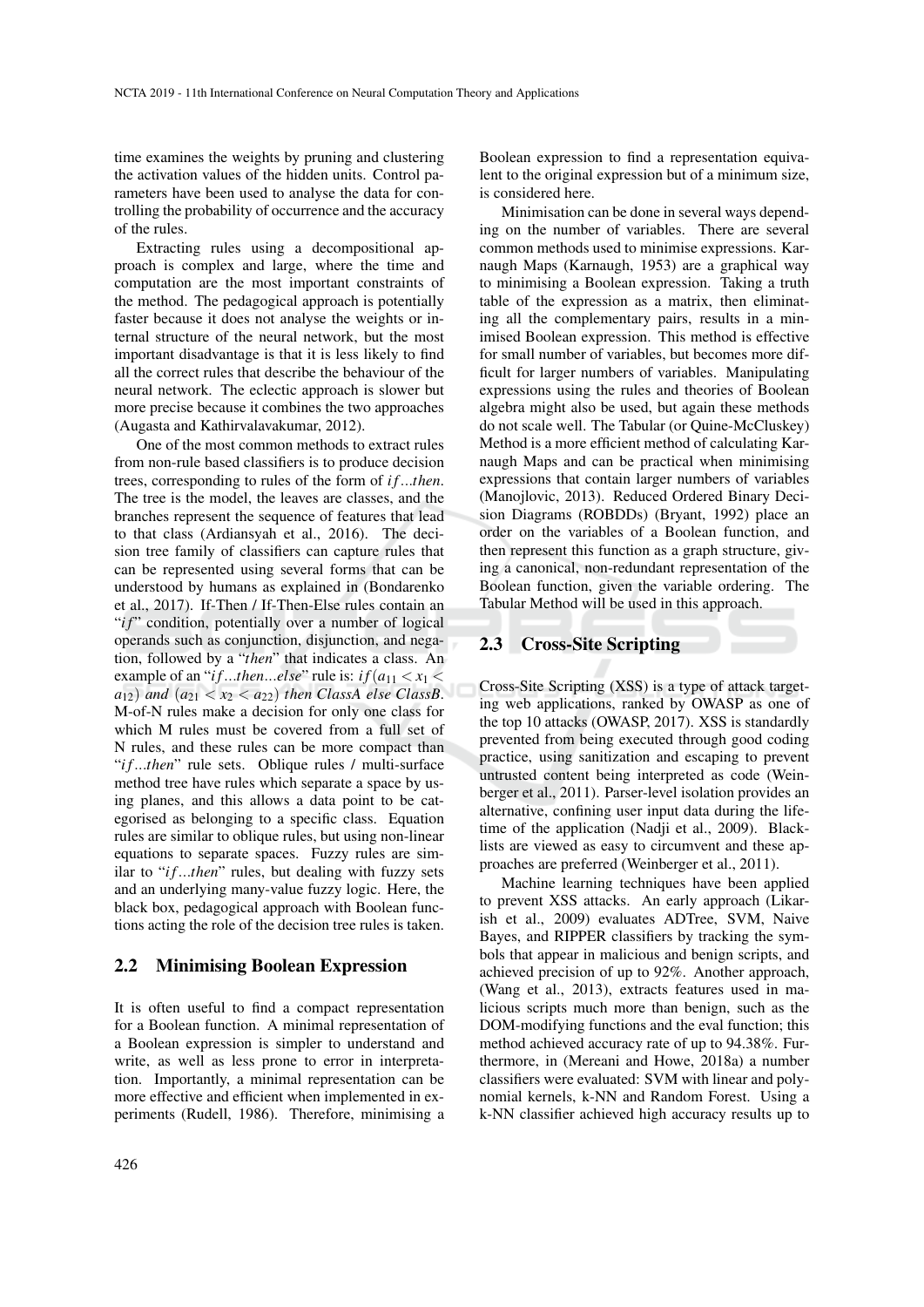99.75%, with precision rate up to 99.88%. Here the extracted features depend on the occurrence or not of a syntactic element within a script. A neural network classifier was evaluated in (Mereani and Howe, 2018b) to prevent XSS attacks by using ensemble and cascading techniques and the results gave a very high accuracy of up to 99.80% in the base level which their feature groups used directly, and 99.89% at the meta level where the features are the outputs of base level.

As well as in scripting, there is emerging interest in using neural networks to detect malware in executables, for instance, in (Rhode et al., 2017) a recurrent neural network is used to detect malicious executables at execution time with 93% accuracy.

### 3 METHODOLOGY

This section describes the dataset used in the experiments, the approach to selecting features to build analyses with, and the training of neural networks. The aim of this work is to find Boolean functions as rules extracted from the neural networks, which can be used as classifiers. The approach to extracting a Boolean function from a neural network is given, both for exact rule extraction, and for a series of approximations to a network.

#### 3.1 Datasets

The current work uses the dataset from (Mereani and Howe, 2018b), with the training set augmented with addition files from CSIC 2010 (Giménez et al., 2010) (with 152 malicious instances and 3971 benign instances). The purpose of increasing the dataset is to cover more types of scripts to extract more precise rules. The classifiers are to determine whether or not text entered into a web application represents a crosssite script. Hence the dataset consists of 43,218 files, of which 28,068 labelled as benign and 15,150 labelled as malicious. Note that 9,068 of the benign scripts are plain text from (Wang et al., 2011). These are then divided into a training set of 19,122 instances (5,150 malicious and 13,972 benign) and a testing set of 24,096 instances (10,000 malicious and 14,096 benign), with no overlap between the training and testing datasets.

#### 3.2 Selected Features

The starting point of this work is to abstract the input into the same 62 features as used in (Mereani and Howe, 2018b). These are divided into two groups, alphanumeric and non-alphanumeric features. Rather

than working with these features immediately without further reflection as in (Mereani and Howe, 2018b), here the features have been ranked by using Algorithm 1 (MathWorks, 2019). The method selects the most powerful features in a sequential feature selection. This method works by minimising over all feature subsets, which uses the deviance and chi-square to find the most powerful features. The deviance is twice the difference between the log likelihood of that model and the saturated model, and the inverse of the chi-square with degrees of freedom is used to set the termination tolerance parameter. The application of the ranking algorithm on the feature set shows that only 34 features need be used, and the ranking of these selected features in order of effectiveness is given in Table 1. The key observation of these features is that they are all Boolean valued, allowing the exploitation of this additional 0/1 valued structure.

| Algorithm 1: Ranking Features Algorithm. |
|------------------------------------------|
| <b>Input:</b> Original features set;     |
| Start with empty features subset;        |
| Feature = Sequential Feature Selection;  |
| while (Deviance $>$ Chi-Square) do       |
| Feature Subset = Add feature to selected |
| feature subset:                          |
| Feature = Sequential Feature Selection;  |
|                                          |

| No.             | Features                                                                                                                                                                                                                                                | No.             | Features                  |
|-----------------|---------------------------------------------------------------------------------------------------------------------------------------------------------------------------------------------------------------------------------------------------------|-----------------|---------------------------|
| 1               | Alert                                                                                                                                                                                                                                                   | 18              | %                         |
| $\overline{2}$  | $\,<\,$                                                                                                                                                                                                                                                 | 19              | $\overline{(\&)}$         |
| 3               |                                                                                                                                                                                                                                                         | $\overline{2}0$ | $\omega$                  |
| 4               | 7                                                                                                                                                                                                                                                       | 21              | Onload                    |
| $\overline{5}$  |                                                                                                                                                                                                                                                         | 22              | <b>StringfromCharCode</b> |
| $\overline{6}$  | JS File                                                                                                                                                                                                                                                 | $\overline{23}$ |                           |
| 7               | <b>HTTP</b>                                                                                                                                                                                                                                             | 24              |                           |
| $\overline{8}$  |                                                                                                                                                                                                                                                         | 25              |                           |
| 9               | ,                                                                                                                                                                                                                                                       | 26              |                           |
| 10              | :                                                                                                                                                                                                                                                       | 27              |                           |
| 11              | &                                                                                                                                                                                                                                                       | $\overline{28}$ | <b>I</b> mg               |
| 12              | ۰                                                                                                                                                                                                                                                       | 29              |                           |
| 13              | <b>Src</b>                                                                                                                                                                                                                                              | 30              |                           |
| 14              | Space                                                                                                                                                                                                                                                   | $\overline{31}$ |                           |
| $\overline{15}$ | &#</td><td><math>\overline{32}</math></td><td>Onerror</td></tr><tr><td>16</td><td>Eval</td><td><math>\overline{33}</math></td><td>//</td></tr><tr><td><math>\overline{17}</math></td><td></td><td>34</td><td colspan=3>iframe</td></tr></tbody></table> |                 |                           |

| Table 1: Selected Features. |
|-----------------------------|
|-----------------------------|

### 3.3 Classifier Optimisation

Feed forward neural network classifiers were built using the features from Table 1. The classifiers were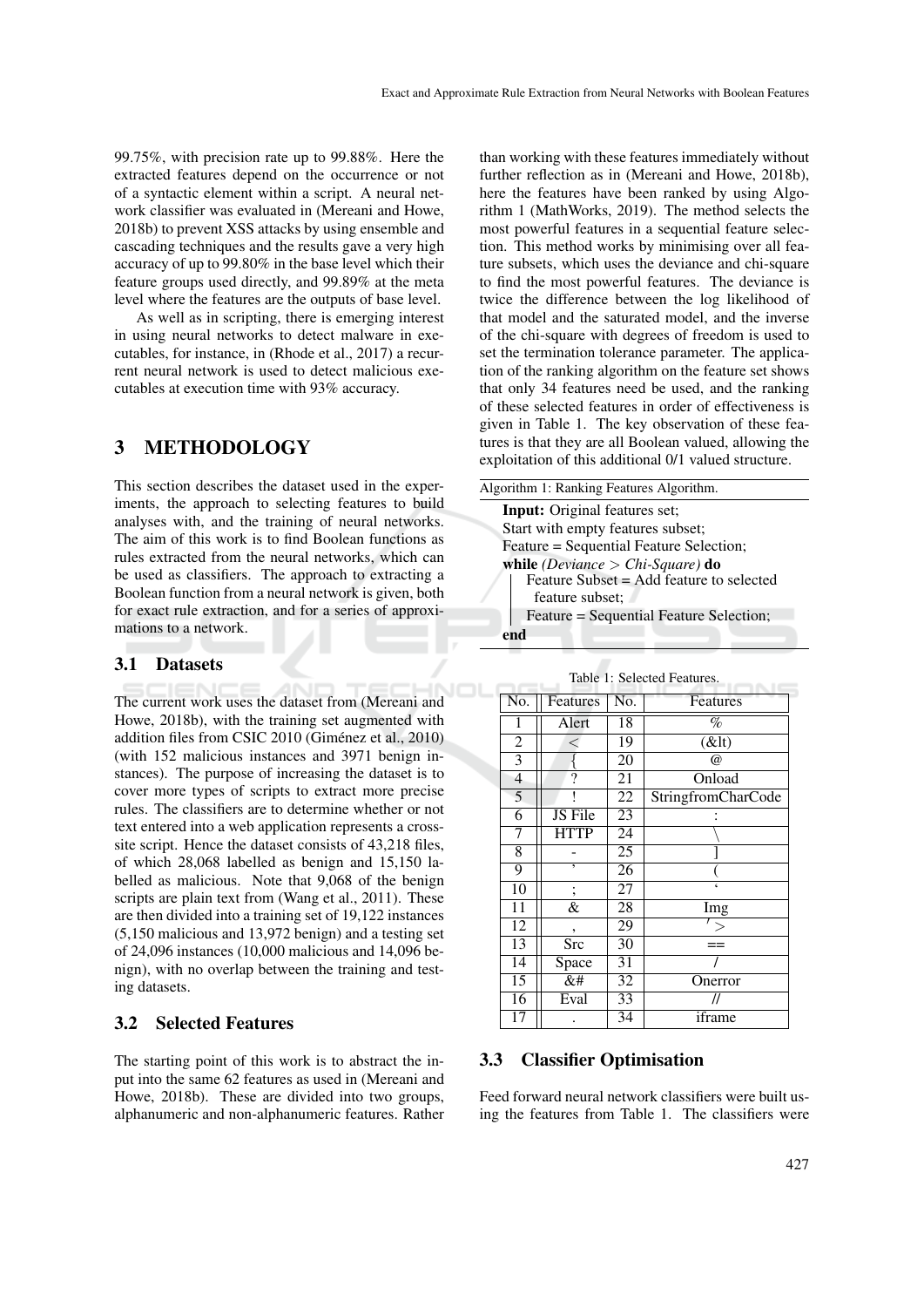built using a single hidden layer, and the number of neurons (units) within the network is set to be 10 hidden units. The train function updates the weight and bias values and was optimised by setting it to be "trainbr," which is used to minimise a combination of squared errors and weights. Two neural networks were built: one using all 34 features, which is viewed as the best network, the one from which rules are to be extracted, and the other using the top 16 features, which will be used for comparison, evaluation and discussion.

# 3.4 Neural Networks and Boolean Functions

Observe that a neural network each of whose input features is Boolean, and whose output is a Boolean value, is precisely equivalent to a Boolean function. Enumerating each possible input, and calculating the corresponding output results in the truth table for this Boolean function. Hence, the neural network can be replaced by this Boolean function, resulting in a rule based system, each of whose decisions is explainable and auditable. In the current study, the feature set is Boolean, therefore this approach applies. However, whilst for a low number of features this rule extraction technique might be applied directly, the number of potential inputs grows exponentially, and the problem quickly becomes infeasible.

TECHNO

### 3.5 Sampling

The key neural network in this work is the one trained over a feature space with 34 features. This provides an exemplar case for where the Boolean function defined is too large to generate from the network. Despite this, there is motivation to find a Boolean function that can be used in place of the neural network. The approach taken is to sample the neural network and use this sample to build a Boolean function; this Boolean function then provides an approximation of the original function. The idea is to fix a number of features for which producing Boolean function via a truth table is feasible and to determine what value the function should take by interrogating the neural network with the full feature set. For example, suppose it is determined that considering 4 features will result in a truth table that can be feasibly constructed. Then the four highest ranking features (in Table 1) will provide the entries for the truth table. For a row of the truth table, the values of these features is fixed, and then extended with values for the remaining 30 features to give an input to the neural network, which is then queried and the result noted. This is done repeatedly and from the resulting sample the most frequently occurring result is the entry in the truth table.

Whilst the training dataset is relatively large, with 19,112 scripts, this is still very small compared to the  $2<sup>34</sup>$  possible inputs to the neural network. This means that whilst the neural network learns from its training set, the generalisation is not necessarily great enough that every input to the neural network is equally meaningful. That is, a random sampling extending the fixed values might not give a good results, since it might not match the shape of likely inputs. Indeed, this was observed in development, with inputs holding the default value dominating. In order to counteract this, the extensions were generated from the training set, with a random selection of instances from the training set being selected (with the full 34 features), and these being used for sampling the neural network with the fixed features replacing the corresponding feature values.

Algorithm 2 specifies the sampling method. Here, the input to the algorithm is L (an integer) the number of fixed features, NN a trained neural network (in this case with 34 features) and Sample a random selection from the training set of inputs to the neural network (in this work consisting of 1024 inputs). A truth table, *TT*, for the fixed features, with undefined output values, is constructed by buildInitTruthTable. Each *row* of this truth table is considered in turn. The values of the *row* of *TT* are substituted into each element of Sample leading to an *input* which is passed to the neural network NN for classification. If the *result* is classification as malicious the a counter for malicious instances, *malicious count* is incremented, otherwise, *benign count* is incremented. Once each element of Sample has been considered, a comparison between the two counts is made, and the output column of the truth table *TT* is populated with 0 if most instances are malicious, and 1 otherwise.

This work investigates successive approximations, with a varying number of fixed features: 1, 2, 4, 8, 10, 12 and 16 features. In order to sample the 34 feature neural network, 1024 cases from training dataset were used as the basis for the samples. As described above, the entry for each row of truth table is simply the most common verdict returned by the neural network being approximated.

### 3.6 Extracting Rules

After labelling all rows in the truth table, each row can be considered to be a rule that describes one class. To give a more succinct set of rules, the Boolean function can be minimised (Schwender, 2007) resulting in simplified expressions. The minimised Boolean func-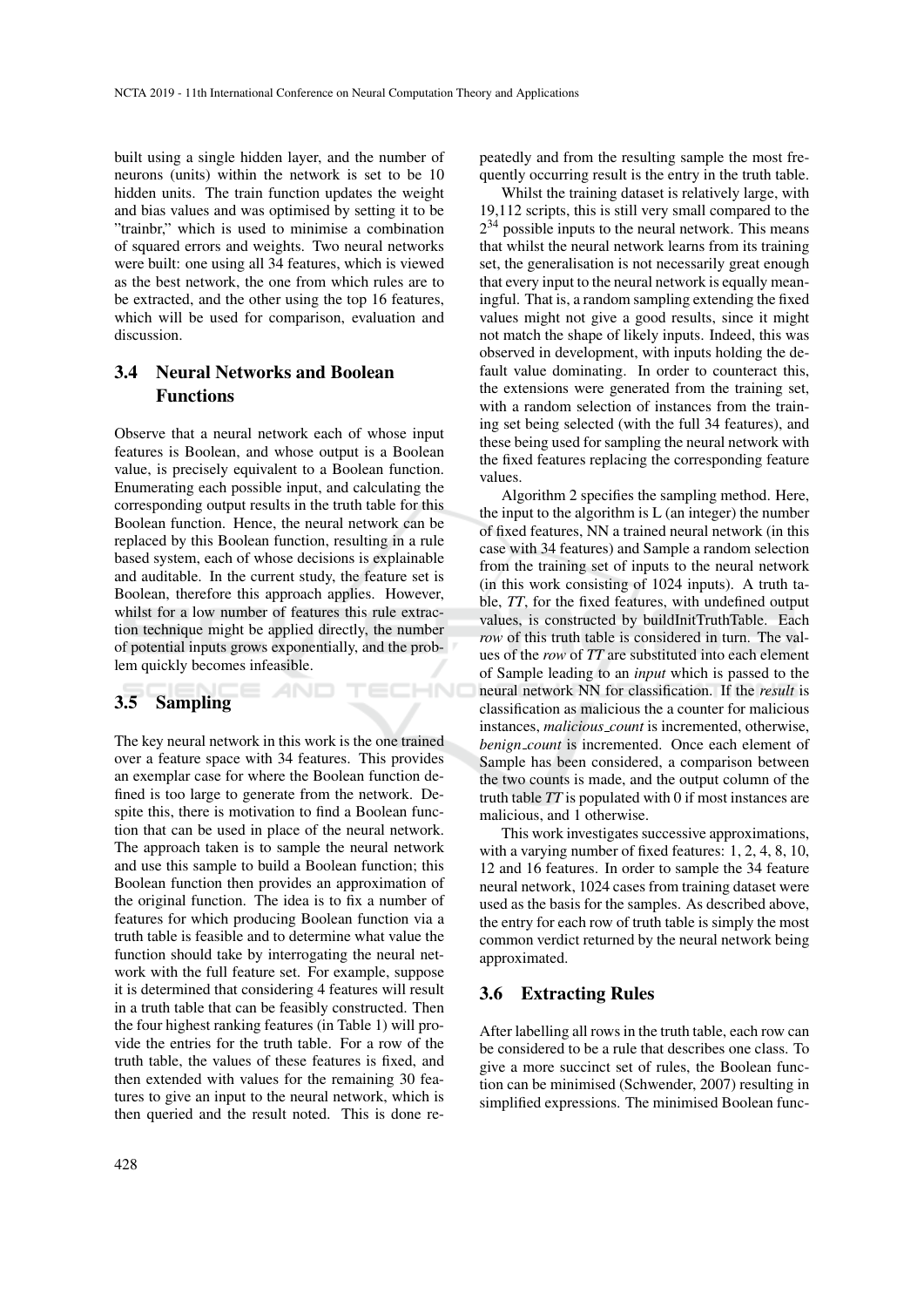| <b>Input:</b> $L \in \mathbb{N}$ , NN, Sample;         |
|--------------------------------------------------------|
| $TT = \text{buildInitTruthTable(L)};$                  |
| for row in TT do                                       |
| $malicious_{\text{}count}=0$ ;                         |
| benign_count = $0$ ;                                   |
| <b>for</b> s in Sample <b>do</b>                       |
| $input =$ substitute $(row, s)$ ;                      |
| $result = NN(input);$                                  |
| <b>if</b> result $==$ malicious <b>then</b>            |
| $malicious_{count}++;$                                 |
| else                                                   |
| $benign_count++;$                                      |
| end                                                    |
| end                                                    |
| <b>if</b> malicious_count $>$ benign_count <b>then</b> |
| $TT[row] = 0$ ; \\Malicious                            |
| else                                                   |
| $TT[row] = 1$ ; \\Benign                               |
| end                                                    |
| end                                                    |

tions are then evaluated as classifiers. For minimising Boolean functions "Logic Friday" (Rickmann, 2012) has been used which uses the Tabular Method as a minimisation algorithm.

# 4 RESULTS

In the experiments, MatLab 2018b was used to build the neural networks, and to find the truth tables based on these neural networks. This was done using various numbers of fixed features: 1, 2, 4, 8, 10, 12, and 16. The extracted truth tables defined a set of rules acting as a classifier approximating the original neural network, and these rule sets were then reduced to a more compact representation using "Logic Friday" (Rickmann, 2012).

### 4.1 Neural Networks

Table 2 gives the performance of the neural network classifier, which was trained using the full 34 features, and tested using the testing dataset. Evaluation uses the confusion matrix, along with Accuracy, Precision, Sensitivity, and Specificity measures. This network is the one from which rules are extracted, giving a series of approximations.

For later comparison purposes, Table 3 repeats this evaluation, but this time showing the performance of a neural network classifier created using just the 16 highest ranked features. For this network, the

Boolean function that the network defines can be precisely extracted and Table 4 shows the number of the rules that result from constructing the truth table for the 16 features, along with the number of rules that classify scripts as benign after minimisation is applied (hence any script whose features do not match a rule for benign is malicious).

Table 2: Neural Network Classifier Performance Using 34 Features.

| Accuracy    | 99.88 | <b>Confusion Matrix</b> |      |       |
|-------------|-------|-------------------------|------|-------|
| Precision   | 99.98 | М<br>в                  |      |       |
| Sensitivity | 99.75 | М                       | 9998 |       |
| Specificity | 99.98 | B                       | 25   | 14071 |

Table 3: Neural Network Classifier Performance Using 16 Features.

| Accuracy    | 99.78 | <b>Confusion Matrix</b> |      |       |
|-------------|-------|-------------------------|------|-------|
| Precision   | 99.94 |                         | M    |       |
| Sensitivity | 99.53 | М                       | 9994 |       |
| Specificity | 99.95 | R                       |      | 14049 |

Table 4: Classifier Labelling Using 16 Feature.

|                                     | <b>Features</b>   Malicious   Benign   Minimised |
|-------------------------------------|--------------------------------------------------|
| Classifer $\parallel$ 41,549 23,987 | 2,560                                            |

### 4.2 Rule Extraction

 $\overline{\phantom{a}}$ 

The rules were extracted from the neural network trained on 34 features by applying the sampling method for each row in the truth table, hence the number of extracted rules is equal to (2*Features*), where each row describes one rule. This process was repeated for 1, 2, 4, 8, 10, 12, and 16 features. Each of these gives an approximation to the neural network, and the purpose of this repetition is to observe the number of rules that are extracted and the accuracy of the results on the testing dataset.

Tables 5,..., 11 give the results of testing the rules extracted from the 34 feature neural network, approximating with 1, 2, 4, 8, 10, 12 and 16 features. Again, the evaluation is given in terms of the confusion matrix, and the Accuracy, Precision, Sensitivity and Specificity measures.

Table 5: Results of Using 1 Feature.

| Accuracy    | 91.96 | <b>Confusion Matrix</b> |      |       |
|-------------|-------|-------------------------|------|-------|
| Precision   | 80.70 | М<br>R                  |      |       |
| Sensitivity | 99.92 | М                       | 8070 | 1930  |
| Specificity | 87.95 | В                       |      | 14090 |

Table 12 summarises the number of rules for each class by using the various numbers of selected fea-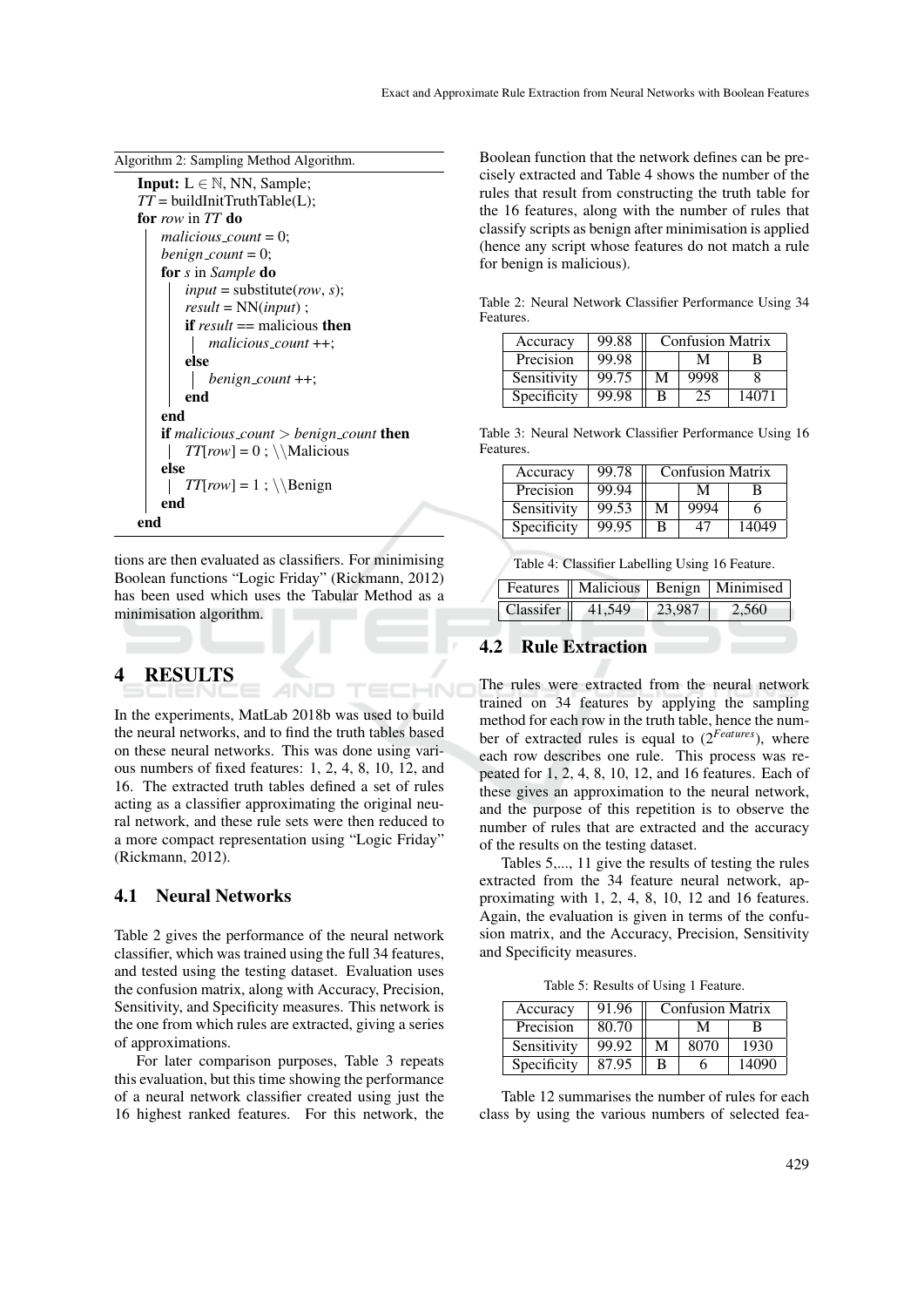| Accuracy    | 91.96 | <b>Confusion Matrix</b> |      |       |
|-------------|-------|-------------------------|------|-------|
| Precision   | 80.70 | М<br>в                  |      |       |
| Sensitivity | 99.92 | М                       | 8070 | 1930  |
| Specificity | 87.95 | B                       |      | 14090 |

Table 6: Results of Using 2 Features.

Table 7: Results of Using 4 Features.

| Accuracy    | 98.95 | <b>Confusion Matrix</b> |      |       |
|-------------|-------|-------------------------|------|-------|
| Precision   | 97.54 | М                       |      |       |
| Sensitivity | 99.92 | M                       | 9754 | 246   |
| Specificity | 98.28 | в                       |      | 14089 |

Table 8: Results of Using 8 Features.

| Accuracy    | 98.13 | <b>Confusion Matrix</b> |      |       |
|-------------|-------|-------------------------|------|-------|
| Precision   | 95.62 | М                       |      | в     |
| Sensitivity | 99.87 | M                       | 9562 | 438   |
| Specificity | 96.98 | в                       |      | 14084 |

Table 9: Results of Using 10 Features.

| Accuracy    | 99.15 |   | <b>Confusion Matrix</b> |       |
|-------------|-------|---|-------------------------|-------|
| Precision   | 98.00 |   | М                       | В     |
| Sensitivity | 99.96 | M | 9800                    | 200   |
| Specificity | 98.60 | B |                         | 14093 |

Table 10: Results of Using 12 Features.

| Accuracy    | 99.82 | <b>Confusion Matrix</b> |      |    |
|-------------|-------|-------------------------|------|----|
| Precision   | 99.62 |                         | М    |    |
| Sensitivity | 99.96 | М                       | 9962 | 38 |
| Specificity | 99.73 | в                       |      |    |

Table 11: Results of Using 16 Features.

| Accuracy    | 99.90 | <b>Confusion Matrix</b> |      |       |
|-------------|-------|-------------------------|------|-------|
| Precision   | 99.94 |                         | М    | в     |
| Sensitivity | 99.82 | M                       | 9994 |       |
| Specificity | 99.95 | B                       | 18   | 14078 |

tures. The final column gives the number rules that classify the input as benign after minimisation (hence, any input not matching one of these rules is classified as malicious).

#### 4.3 Timing

The number of extracted rules grows exponentially with the number of features used for approximation. Therefore, it is important to take into account the time taken by the proposed method. Table 13 gives the time taken for each approximation, including the extraction of the rules, and their minimisation.

| Table 12: Number of Rules for Selected Features. |
|--------------------------------------------------|
|--------------------------------------------------|

| Features                 | Malicious             | Benign | Minimised |
|--------------------------|-----------------------|--------|-----------|
| 1 Feature                |                       |        |           |
| 2 Features               | $\mathcal{D}_{\cdot}$ | 2      |           |
| 4 Features               |                       | Q      | 3         |
| 8 Features               | 100                   | 156    | 29        |
| $\overline{10}$ Features | 384                   | 640    | 62        |
| 12 Features              | 1,560                 | 2,536  | 229       |
| 16 Features              | 39,792                | 25,744 | 2,488     |

Table 13: Timing of Rule Extraction from the Classifier.

| Interval              |
|-----------------------|
| 18 sec                |
| 37 sec                |
| $\overline{120}$ sec  |
| $\overline{390}$ sec  |
| $7,846$ sec           |
| 30,598 sec            |
| $482,618 \text{ sec}$ |
|                       |

# 5 DISCUSSION

The key result in this paper is that presented in Table 11. This table gives the evaluation of a Boolean function over 16 variables/features as a rule-based classifier, where the Boolean function has been extracted from the neural network over 34 features evaluated in Table 2. The performance of this rule-based classifier matches (in fact, slightly betters) that of the neural network that it is modelling, with 99.90% accuracy and 99.94% precision, demonstrating that rule extraction has been successfully accomplished. For comparison, a neural network was training using the same 16 features, with the results presented in Table 3, and again the extracted rule-based Boolean function classifier in Table 11 performs slightly better than this neural network.

A series of approximations have been built and evaluated in Tables 5,.., 11, using an increasing number of features. The number of rules both before and after minimisation is given in Table 12. As might be expected, as the number of features increases, the number of rules (after minimisation) increases too, and the performance of the resulting classifiers improves. The improvements are not necessarily monotonic, but the pattern is clear. The improvements come at some cost – as can be seen in Table 13, with the current approach to implementation, the time to build the Boolean functions increases exponentially, with the best approximation using 16 features taking more than five days of computation. If comparing against the Boolean function extracted from the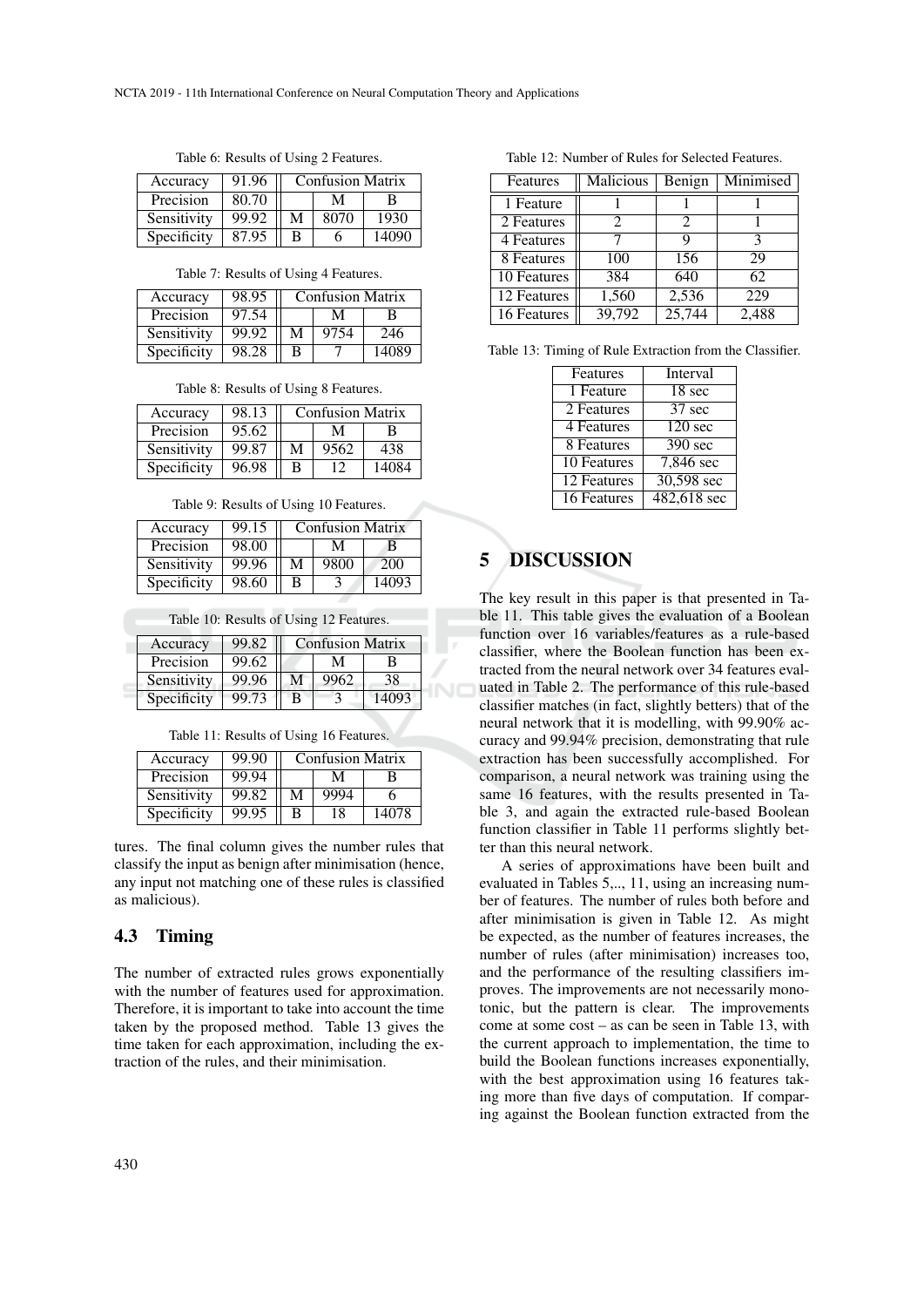16 feature neural network, the number of minimised rules is comparable, but it should be noted that it is much faster to extract the rules from the small network, since sampling is not required (and also note that the resulting rules are a precise description of the neural network).

One motivation for this investigation is to extract rule-based systems, where some level of explainable AI is produced. That is, for any classification, the reasoning can be described, allowing decision making to be auditable. The approximations given in this work give such auditable decisions. The successive approximations show that relatively good performance can be achieved with the use of only a small number of features. That the sampling approach gives approximations with some degree of noise is illustrated by the anomalous 8 feature case, where the introduction of feature 7, URL addresses, leads to some additional misclassifications, compared to the courser 4 feature classifier. It should also be noted that the very course 1 feature classifier still gives useful result, with 80.70% precision. The reason for this result is that the highest ranking feature is the use of "Alert" within the script and that a high proportion of attacks in the database use this, whilst it is rarely used in benign scripts. This first feature is very powerful. This observation (whilst not surprising to the authors) is a good illustration of XAI in action, where the rule-based system has made the explanation explicit. However, it should be noted that the best approximation still requires thousands of rules even after minimisation, and whilst this makes decision making auditable, it is less clear that each individual decision can be interpreted by a human user, in the context of the larger number of rules.

As noted in the methodology, the current approach requires a double use of the training set, firstly to train the neural network, and secondly to guide the sampling approach used in the approximation of the neural network by a Boolean function. However, given the size of the Boolean function described by the trained neural network, some kind of guidance seems inevitable in a black box approach to approximation. The black box approach has worked, resulting in successfully extracting rules in form of (*i f*...*then*...*else*) in order to distinguish malicious and benign scripts without delving deeper into the inner structure of the neural network classifier.

# 6 CONCLUSION

This paper demonstrates the ability to perform rule extraction from a neural network classifier, where the

feature space is Boolean, the result being a Boolean function initially described by a truth table, then minimised to a more compact representation. Different levels of approximation were investigated. The rules extracted provide good results in classification of scripts as malicious or benign, with testing demonstrating up to 99.94% accuracy and precision rate up to 99.90% using a 16 feature approximation of the 34 feature neural network. These results are as good as those for the initial neural network, though the current implementation takes a long time to compute the approximation (a single expensive rule extraction is not in itself problematic, however it limits the scalability of the approach, and means that it cannot be used for rapid updates of the rules). The number of rules extracted grows with the number of features used in the approximation. As discussed in Section 5, this means that these rules are auditable  $-$  it is easy to look up the reasoning for any given classification – whilst it remains to be investigated whether a human user of the rule set views thousand of rules (each easily interpreted by itself) as being humanly intelligible.

It is possible to use the proposed black box method of extracting rules from the classifiers for other kinds of classification, and for other problems where the features are Boolean. Future work is to investigate this, as well as how this approach might be generalised to features which are not Boolean valued, by piecewise approximation, or otherwise. Further reductions of the rules (perhaps using BDDs), in particularly further approximation to give more compact rules sets will also be explored.

In conclusion, a process following XAI principles of giving an interpretation of a black box classifier in a form of rules that are understandable to humans has be shown to lead to a successful rule based outcome.

# **REFERENCES**

- Ardiansyah, S., Majid, M. A., and Zain, J. M. (2016). Knowledge of extraction from trained neural network by using decision tree. In *2016 2nd International Conference on Science in Information Technology (IC-SITech)*, pages 220–225. IEEE.
- Augasta, M. G. and Kathirvalavakumar, T. (2012). Rule extraction from neural networks—a comparative study. In *International Conference on Pattern Recognition, Informatics and Medical Engineering (PRIME-2012)*, pages 404–408. IEEE.
- Bach, S., Binder, A., Montavon, G., Klauschen, F., Müller, K.-R., and Samek, W. (2015). On Pixel-Wise Explanations for Non-Linear Classifier Decisions by Layer-Wise Relevance Propagation. *PLoS ONE*, 10(7):e0130140.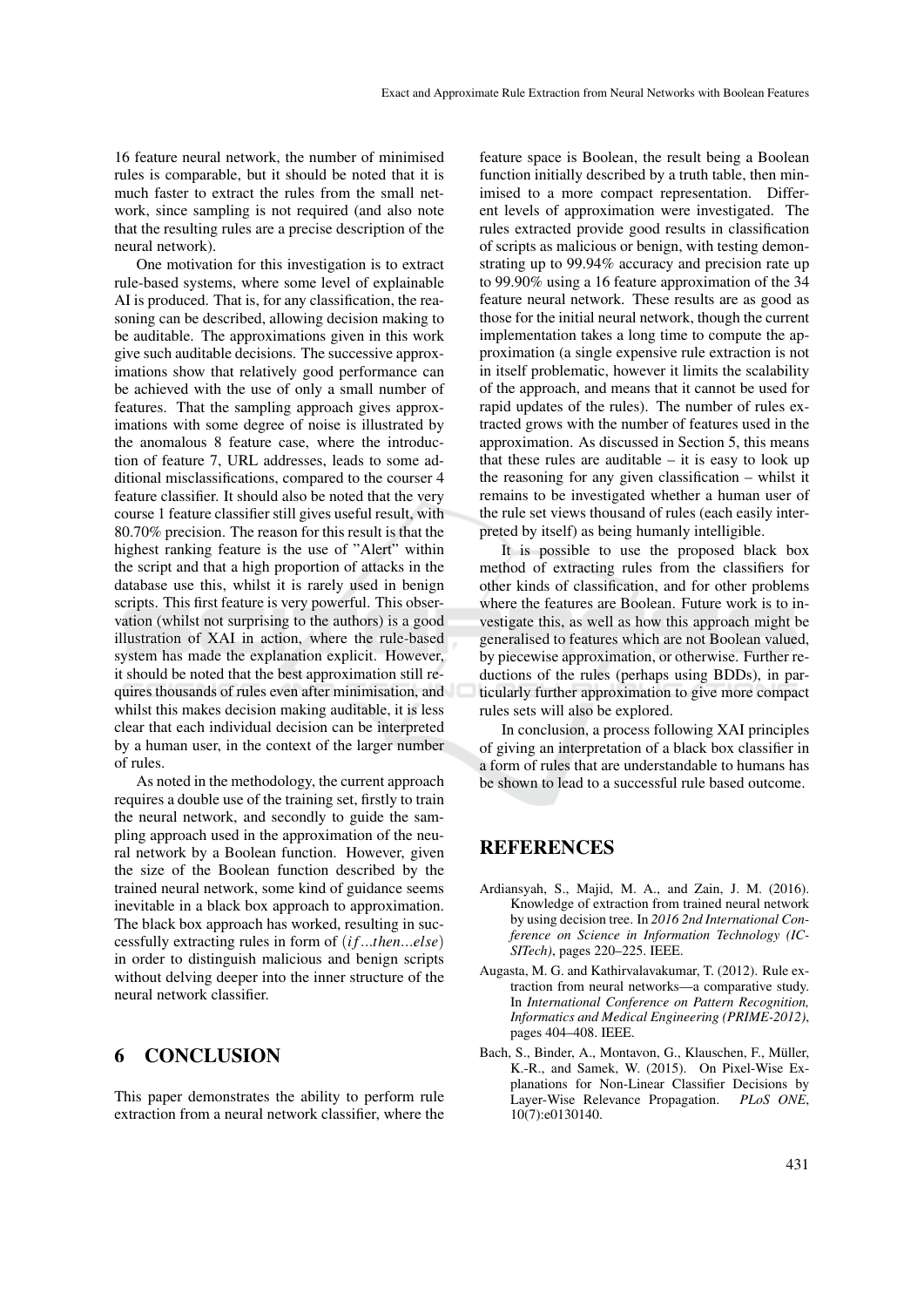- Baehrens, D., Schroeter, T., Harmeling, S., Kawanabe, M., Hansen, K., and Müller, K.-R. (2010). How to Explain Individual Classification Decisions. *Journal of Machine Learning Research*, 11:1803–1831.
- Baesens, B., Martens, D., Setiono, R., and Zurada, J. M. (2011). Guest Editorial White Box Nonlinear Prediction Models. *IEEE Transactions on Neural Networks*, 22(12):2406–2408.
- Bondarenko, A., Aleksejeva, L., Jumutc, V., and Borisov, A. (2017). Classification Tree Extraction from Trained Artificial Neural Networks. *Procedia Computer Science*, 104:556–563.
- Breiman, L. et al. (2001). Statistical modeling: The two cultures (with comments and a rejoinder by the author). *Statistical Science*, 16(3):199–231.
- Bryant, R. E. (1992). Symbolic Boolean Manipulation with Ordered Binary Decision Diagrams. *ACM Computing Surveys*, 24:293–318.
- Cho, K., Van Merriënboer, B., Gulcehre, C., Bahdanau, D., Bougares, F., Schwenk, H., and Bengio, Y. (2014). Learning Phrase Representations using RNN Encoder-Decoder for Statistical Machine Translation. In *Empirical Methods in Natural Language Processing*, page 1724–1734. Association for Computational Linguistics.
- Craven, M. W. and Shavlik, J. W. (1996). Extracting treestructured tepresentations of trained networks. In *Advances in Neural Information Processing Systems*, pages 24–30. MIT Press.
- Etchells, T. A. and Lisboa, P. J. (2006). Orthogonal searchbased rule extraction (OSRE) for trained neural networks: a practical and efficient approach. *IEEE transactions on Neural Networks*, 17(2):374–384.
- Fayyad, U., Piatetsky-Shapiro, G., and Smyth, P. (1996). From data mining to knowledge discovery in databases. *AI magazine*, 17(3):37–37.
- Giménez, C. T., Villegas, A. P., and Marañón, G. Á. (2010). HTTP data set CSIC 2010. *Information Security Institute of CSIC (Spanish Research National Council)*.
- Gunning, D. (2016). Explainable Artificial Intelligence (XAI). Technical Report DARPA/I20, Defense Advanced Research Projects Agency.
- He, K., Zhang, X., Ren, S., and Sun, J. (2016). Deep residual learning for image recognition. In *Computer Vision and Pattern Recognition*, pages 770–778. IEEE.
- Karnaugh, M. (1953). The map method for synthesis of combinational logic circuits. *Transactions of the American Institute of Electrical Engineers, Part I: Communication and Electronics*, 72:593–599.
- Keedwell, E., Narayanan, A., and Savic, D. (2000). Creating rules from trained neural networks using genetic algorithms. *Internation Journal of Computers, System and Signal*, 1(1):30–42.
- Likarish, P., Jung, E., and Jo, I. (2009). Obfuscated malicious Javascript detection using classification techniques. In *Malicious and Unwanted Software (MAL-WARE)*, pages 47–54. IEEE.
- Mahendran, A. and Vedaldi, A. (2015). Understanding Deep Image Representations by Inverting Them.

In *Computer Vision and Pattern Recognition*, pages 5188–5196. IEEE.

- Manojlovic, V. (2013). Minimization of Switching Functions using Quine-McCluskey Method. *International Journal of Computer Applications*, 82(4):12–16.
- Martens, D., Baesens, B., and Van Gestel, T. (2009). Decompositional rule extraction from support vector machines by active learning. *IEEE Transactions on Knowledge and Data Engineering*, 21(2):178–191.
- MathWorks (2019). Feature selection. https://uk. mathworks.com/help/stats/feature-selection.html. Accessed: 11/3/2019.
- Mereani, F. A. and Howe, J. M. (2018a). Detecting Cross-Site Scripting Attacks Using Machine Learning. In *International Conference on Advanced Technologies and Applications Intelligent Systems and Computing*, pages 200–210. Springer.
- Mereani, F. A. and Howe, J. M. (2018b). Preventing Cross-Site Scripting Attacks by Combining Classifiers. In *Proceedings of the 10th International Joint Conference on Computational Intelligence - Volume 1*, pages 135–143. SciTePress.
- Nadji, Y., Saxena, P., and Song, D. (2009). Document Structure Integrity: A Robust Basis for Cross-site Scripting Defense. In *Network and Distributed System Security Symposium*. Internet Society.
- Nguyen, A., Yosinski, J., and Clune, J. (2016). Multifaceted Feature Visualization: Uncovering the Different Types of Features Learned by Each Neu-<br>ron in Deep Neural Networks. arXiv preprint ron in Deep Neural Networks. *arXiv:1602.03616*.
- OWASP (2017). OWASP Top 10 2017 rc1. https://www.owasp.org. Accessed: 7/6/2017.
- Rhode, M., Burnap, P., and Jones, K. (2017). Early Stage Malware Prediction Using Recurrent Neural Networks. *Computers and Security*, 77:578–594.
- Rickmann, S. (2012). Logic Friday (version 1.1.4)[computer software]. https://web.archive.org/web/ 20131022021257/http://www.sontrak.com/. Accessed: 24/11/2018.
- Rudell, R. L. (1986). Multiple-valued logic minimization for PLA synthesis. Technical Report UCB/ERL M86/65, University of California, Berkeley.
- Saito, K. and Nakano, R. (1988). Medical diagnostic expert system based on PDP model. In *Proceedings of IEEE International Conference on Neural Networks*, volume 1, pages 255–262.
- Schwender, H. (2007). Minimization of Boolean Expressions using Matrix Algebra. Technical report, Technical Report//Sonderforschungsbereich 475, Komplexitätsreduktion in Multivariaten Datenstrukturen, Universitat Dortmund. ¨
- Setiono, R. and Liu, H. (1995). Understanding Neural Networks via Rule Extraction. In *IJCAI*, volume 1, pages 480–485.
- Setiono, R. and Liu, H. (1997). NeuroLinear: From neural networks to oblique decision rules. *Neurocomputing*, 17(1):1–24.
- Taha, I. and Ghosh, J. (1996). Three techniques for extracting rules from feedforward networks. In *Intelligent*